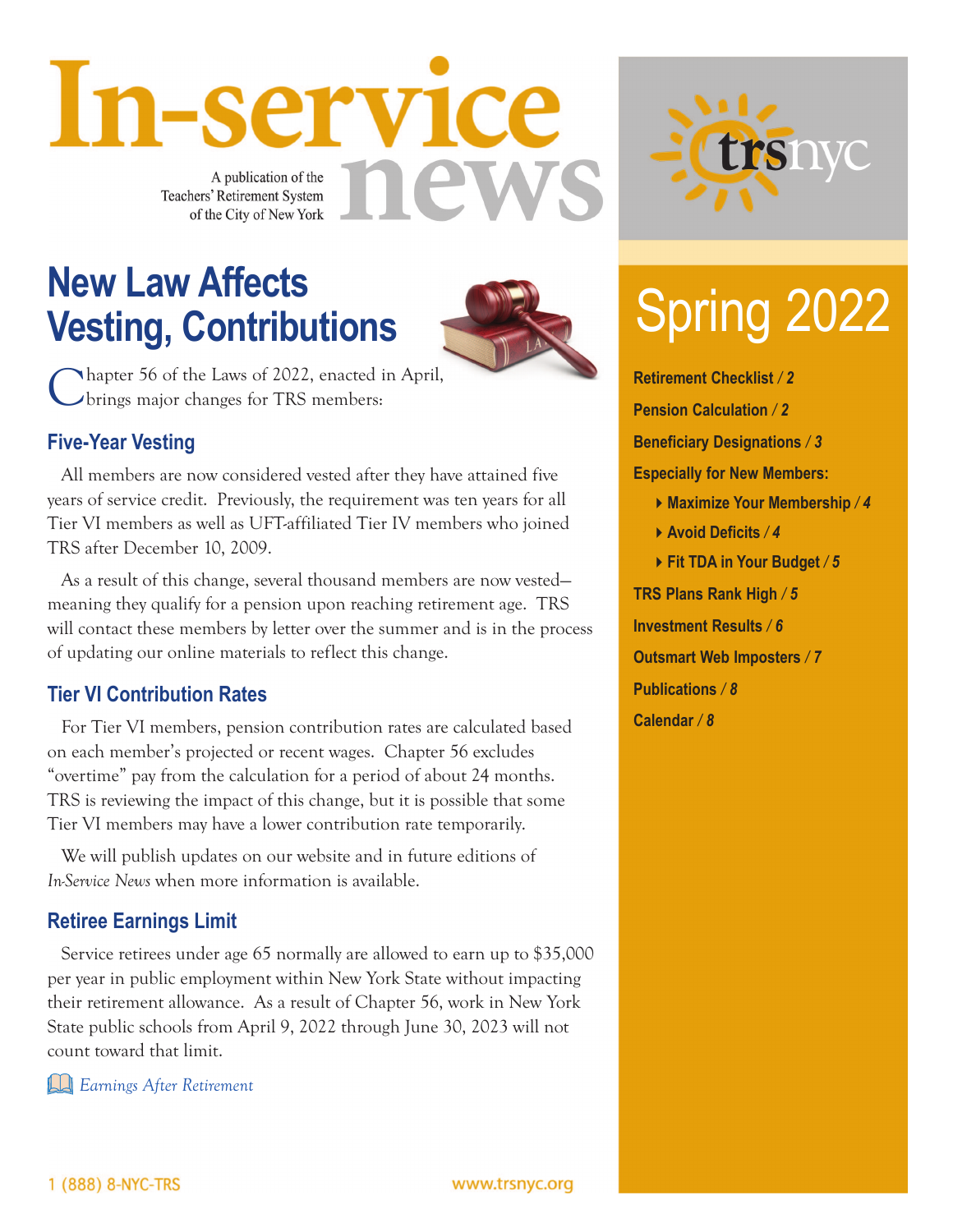## **Are You Retiring This Summer?**

Here's a checklist to help you get ready:

- ✔ **Attend a virtual "Getting Ready for Retirement" session.** Register online on our Educational Programs page. [\(www.trsnyc.org](https://www.trsnyc.org) **Resources Educational Programs**).
- ✔ **Purchase any outstanding service credit, to boost your retirement allowance.** You'll need to start the purchase process before you retire.
- ✔ **Make a decision about your TDA account.** You can:
	- 1) annuitize your account and receive an additional monthly payment,
	- 2) roll over (or withdraw) your TDA funds, or
	- 3) elect TDA Deferral status and leave your TDA account at TRS.
- ✔ **Be aware of any QPP loans.** Outstanding loan balances or new loans you take at retirement will reduce your monthly retirement allowance.

#### ✔ **Consider your beneficiary designations.**

Your retirement payment option may provide for one or more beneficiaries, but other benefits require designations too: "Death Benefit #2" applies to most retired members, and there's a smaller "fractional" benefit based on your retirement allowance payment for the month in which you die.

- ✔ **Get paid electronically.** Unless you file with TRS to change accounts, you'll receive your retirement allowance automatically in the same account where you currently receive paychecks.
- ✔ **Apply for health insurance benefits.** Once you file with TRS and receive written verification of your retirement date, you should file for health insurance with your employer.
- ✔ **Plan to file for retirement online.** You can complete the retirement "e-forms" and upload supporting documentation. (Log in at [www.trsnyc.org](https://www.trsnyc.org) **E-Forms)**

## **How Is My Pension Calculated?**

To matter how far away from retirement you are, it's important to understand how your pension-sometimes called your retirement allowance—will be calculated. The actual calculations differ based on your tier and retirement plan, but in simple terms your pension will be based on four key factors:

- 
- **1.** Age **3.** Final Average Salary (FAS)
- **2.** Total Service Credit **4.** Benefit Rate based on your years of service

#### **Here's the formula: Final Average Salary (FAS) X Service Credit X Benefit Rate = Annual Pension**

For Tier IV or Tier VI members with less than 20 years of service credit, the benefit rate is  $1^2/3\%$ . With 20 or more years of service credit, the benefit rate increases—which means a higher pension.

Where does age fit in? Full retirement benefits are generally payable at age 62 for Tier IV members and 63 for Tier VI members. If you choose to retire before that age, you can do so as early as age 55, but you will receive a reduced pension in most cases. (*Note: For participants in the Age 55 Retirement Program, the rules differ.*)

TRS' *Service Retirement Plans and Benefits* brochures explain the details of the pension calculation, plus possible reductions related to age, payment option, and loan balances.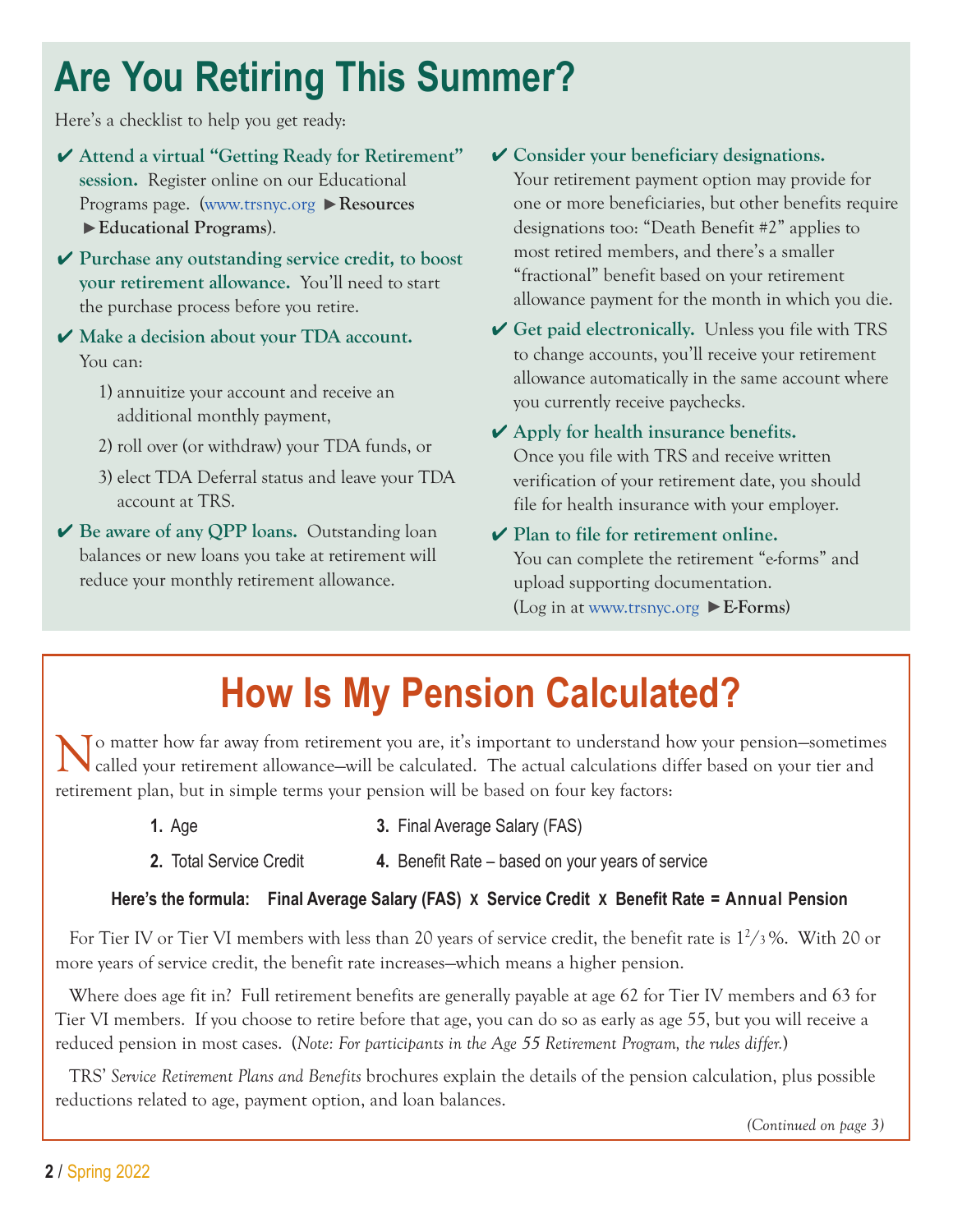## **Naming a Charity, Minor, or Trust as Beneficiary?**

esignating beneficiaries for your TRS accounts is easy to do in the secure section of our website. For most individual beneficiaries, you'll need to enter a full name, address, date of birth, and Social Security number (except for foreign individuals). But in cases where your beneficiary is a charity, minor, or a trust, you'll need to provide some specialized information:

### **Charity (Organization)**

- The full name of the charity/organization
- ▶ The tax identification number (TIN)
	- *Tip:* Confirm the TIN with the charity (and check for typos)

### **Minor**

- The full name of the minor
- The minor's date of birth and Social Security number (SSN)
- The name, address, email address, and phone number of the custodian

### **Trust**

- The full name of the trust document
- "Verification of Trust Instrument Legality" (code EN4), a TRS form available upon request
	- *Tip:* Upload the completed form to TRS' website as part of your online designation



If you provide the needed information when designating your beneficiaries, TRS will be able to implement your wishes without delay. Review your designations periodically to make any changes.

When you need to update contact information for a beneficiary, you can use the Beneficiary Profiles feature. (Log in at [www.trsnyc.org](https://www.trsnyc.org) **Beneficiaries Beneficiary Profiles**. If you want to make a change to your actual list of beneficiaries, go to **Beneficiaries QPP Beneficiaries** or **TDA Beneficiaries** instead.)

### **How Is My Pension Calculated?**

#### *(Continued from page 2)*

If you are age 50 or older, your Annual Benefits Statement (published each fall) provides a personalized projection of your pension calculation based on your actual employment. General information is available in the publications listed below and in our online Educational Programs. [\(www.trsnyc.org](https://www.trsnyc.org) **Resources Educational Programs**)

*[Service Retirement Plans and Benefits for Tiers III/IV Members](https://www.trsnyc.org/memberportal/WebContent/publications/brochures/Brochure72)*

*[Service Retirement Plans and Benefits for Tier VI Members](https://www.trsnyc.org/memberportal/WebContent/publications/brochures/Brochure79)*

### **TRS' Qualified Pension Plan (QPP)**

The QPP is the source of your future pension. It's where your pension contributions go after they are deducted from your pay, and it's also where employer contributions (over \$3 billion in 2021) are invested.

The QPP is known as a defined-benefit plan because the pension benefit is established by a pre-defined formula (as described in this article) and not by the performance of investments, like many other retirement plans.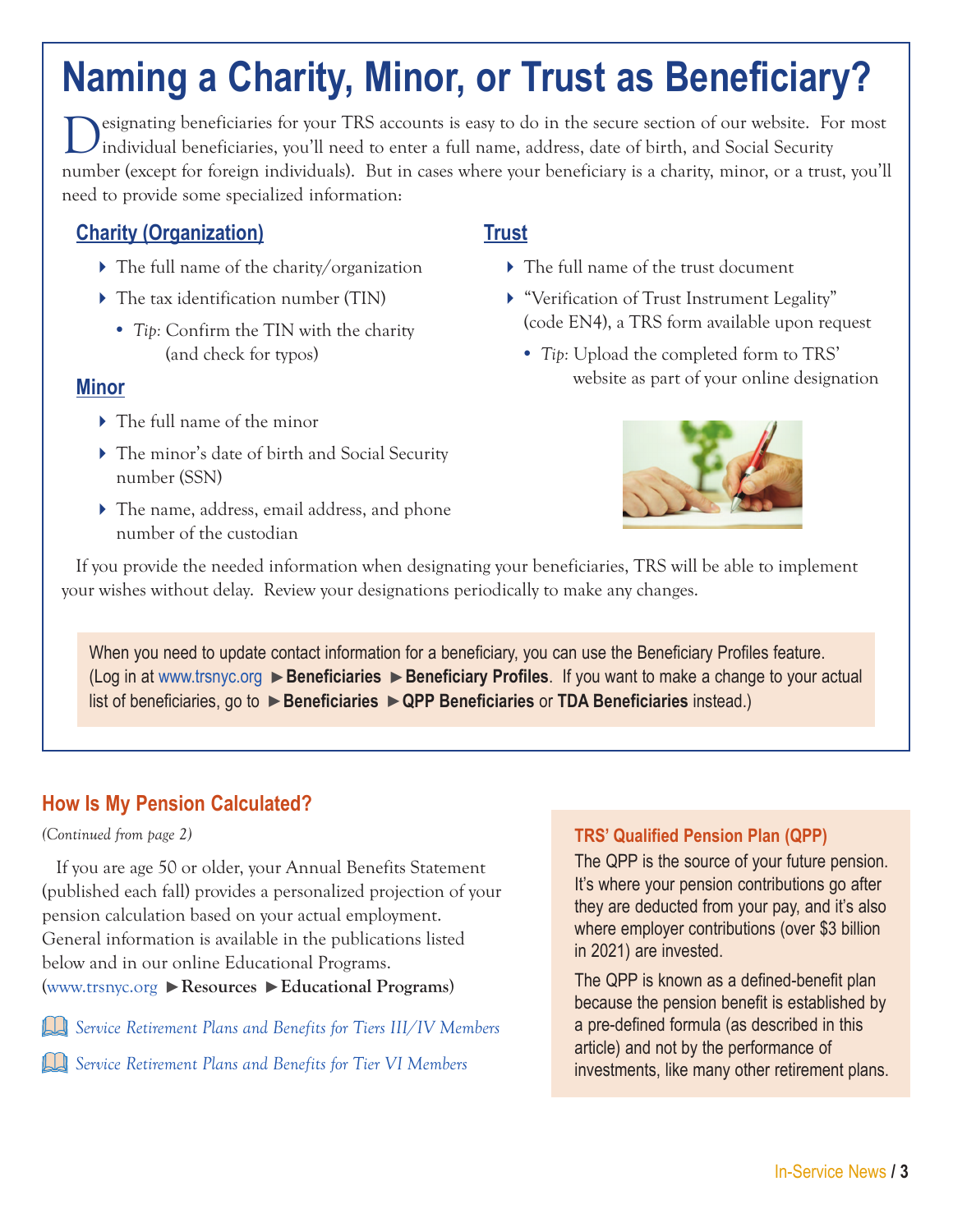## **Get the Most from Your TRS Membership**

### *Tune in to online educational programs*

All year long, TRS offers virtual educational programs that are informative—and free.

During the school year, most classes begin at 3:00 p.m. and are completed within two hours. June's offerings are focused on retirement-related classes. In July and August, classes are held throughout the day, and there are offerings for early-, mid-, and late-career members—every phase of your path toward retirement.

Advance registration is required for all programs. The information you'll obtain will help you make important decisions throughout your career and even after you retire.

These programs are specifically designed for newer members of TRS:

**Tier VI—Planning for Tomorrow:** Designed just for Tier VI members, this program describes TRS benefits, contributions, and services. The session also explains purchasing service credit, enrolling in the TDA Program, and using the TRS website to manage your account. **Next session: Monday, August 8**

**What is Service Buyback?**: Service credit is one of the key factors in determining a member's retirement allowance. And increasing service credit means increasing the amount of your retirement allowance. This program will review the different types of creditable service and the options to purchase service. **Next session: Tuesday, August 9**

**Introduction to the TDA Program:** This program is for in-service members who are new to the Tax-Deferred Annuity Program, TRS' supplemental retirement plan. The plan's features and benefits are presented, and the steps for enrolling are explained. Whether you haven't joined TDA yet or you want to learn how to maximize your participation, this session is for you. **Next session: Thursday, August 11**

View the complete schedule on our website's Educational Programs page and register today! [\(www.trsnyc.org](https://www.trsnyc.org) **Resources Educational Programs**)

## **Avoid Deficits in Your Pension Contributions**

### *Check your pay statements*

Your TRS membership requires you to contribute a portion of your salary toward your pension: 3% to 6% for new members, depending on your salary. This deduction is shown on your pay statements by the code **TRS PEN STD.** If you're a Tier VI member and you do not see this deduction on your pay statements, the required contributions are not being taken from your pay, and you should contact TRS immediately.

The exact amount of your pension deductions is based on data and wage information that your employer provides to TRS. And, while all members should monitor their pay statements to ensure expected TRS deductions are taken, it is especially important for CUNY employees to do this. Currently, CUNY does not have an automated process to provide TRS with employment data for all titles, so errors leading to missed contributions are possible.

When required contributions are not deducted from a member's pay, a "deficit" situation can result. In this case, TRS contacts members by letter to notify them of the missed contributions and provide payment options (usually, one direct payment online or a payment plan of deductions from pay). Interest charges also accrue on the cost of a deficit, so it's better to resolve deficits sooner than later.

TRS makes every effort to prevent deficits and notifies members as soon as possible once a deficit is discovered. But you can help out by keeping an eye on your pay statements for that **TRS PEN STD** deduction.

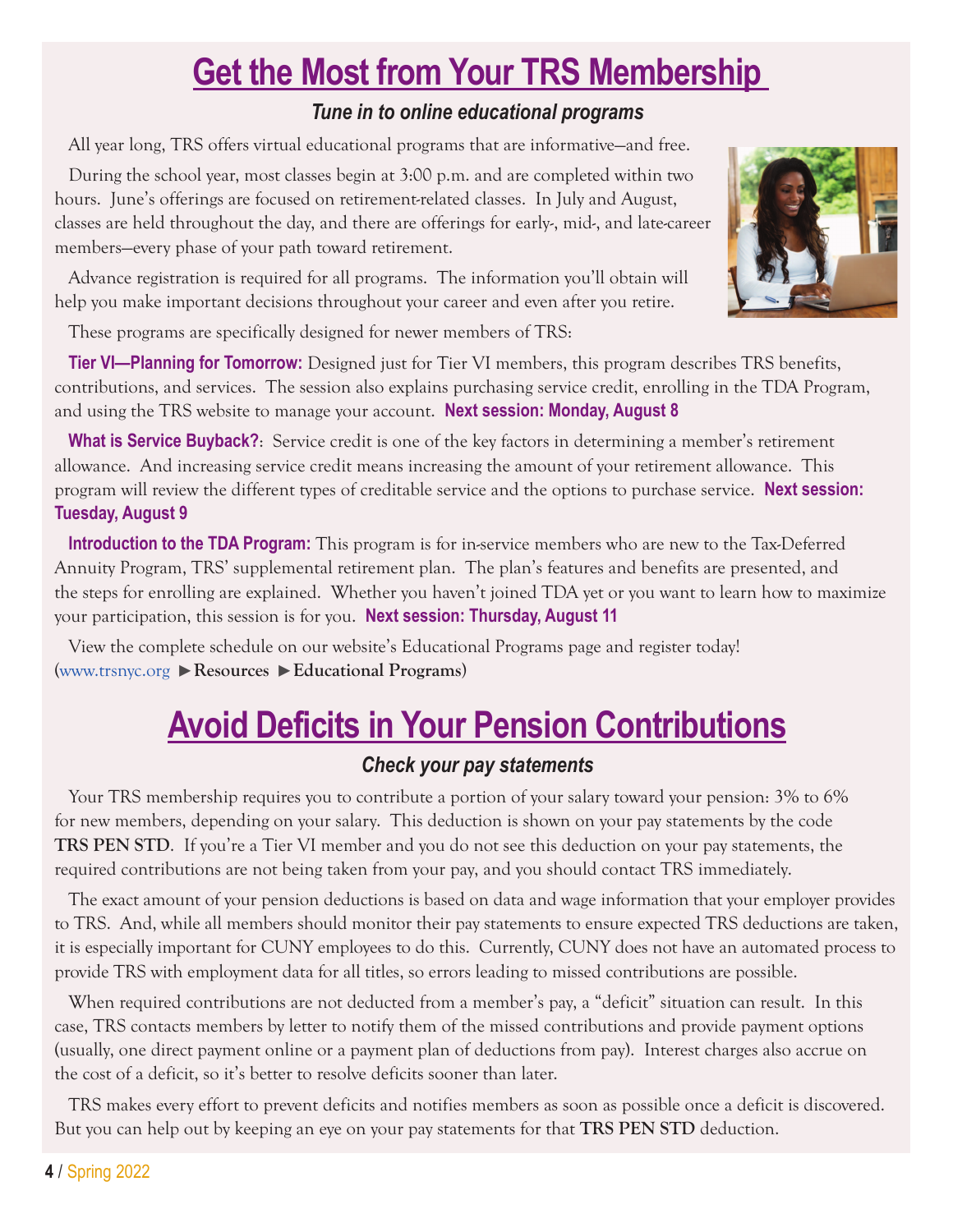## **Make Your Next Smoothie at Home**

### *Your retired self will thank you*

Ever feel like your paycheck is spent before it hits your bank account? You're not alone. Life is expensive. And retirement costs more than you think.

Of course, many expenses are unavoidable: housing, food, phone, electricity. It's the discretionary expenses where you can exercise some control—and direct the savings toward your future, by investing in TRS' Tax-Deferred Annuity (TDA) Program.

Small changes over time make a huge difference. Consider the person with a smoothie habit. Buying five smoothies a week at \$8 a pop incurs a monthly expense of \$160! Cutting out some of those smoothies and instead putting that money into a TDA account could lead to a big boost in retirement income. And since TDA contributions are deducted from pay before taxes, TDA participants also reduce their current taxable income.

You can find tons of money-saving tips online, but here are a few:

- Prepare your meals at home instead of buying takeout—and that includes smoothies!
- Limit impulse buys and create shopping lists.
- Create a monthly budget and stick to it.

Consider tracking your expenses for the next 30 days. See exactly where your money is going. Find ways to economize, and then steer those dollars to your TDA account. If you do, more of your paycheck will go to Future You, instead of toward your taxes.



### **Tips for taking full advantage of TDA:**

- Next time you receive a salary increase or a retroactive payment, direct that money to your TDA account.
- Set a reminder to increase your TDA contributions by 1% each year on a date that you choose.
- Consider contributing at your Full-Year, Full-Contribution Rate. This allows you to make the maximum allowable investment in your TDA account from year to year.
- If you're over age 50 or have more than 15 years of City service, you can make extra TDA contributions each year, above the general annual limit (\$20,500 in 2022). See the *[TDA Program Summary](https://www.trsnyc.org/memberportal/WebContent/publications/tdaBook.aspx)* for details.

## **TRS Plans Rank High**

According to *Pensions & Investments* magazine's annual survey of retirement funds, TRS' Tax-Deferred Annuity (TDA) Program remains America's:

- $\checkmark$  2nd largest 403(b) plan
- $\checkmark$  4th largest public defined-contribution plan

TRS' Qualified Pension Plan (QPP) is part of the combined New York City retirement plan—which is ranked the  $5<sup>th</sup>$  largest overall fund, and the  $4<sup>th</sup>$  largest defined-benefit plan in the country.

The *Pensions & Investments* survey was published in the February 14, 2022 issue, based on reported assets as of September 30, 2021.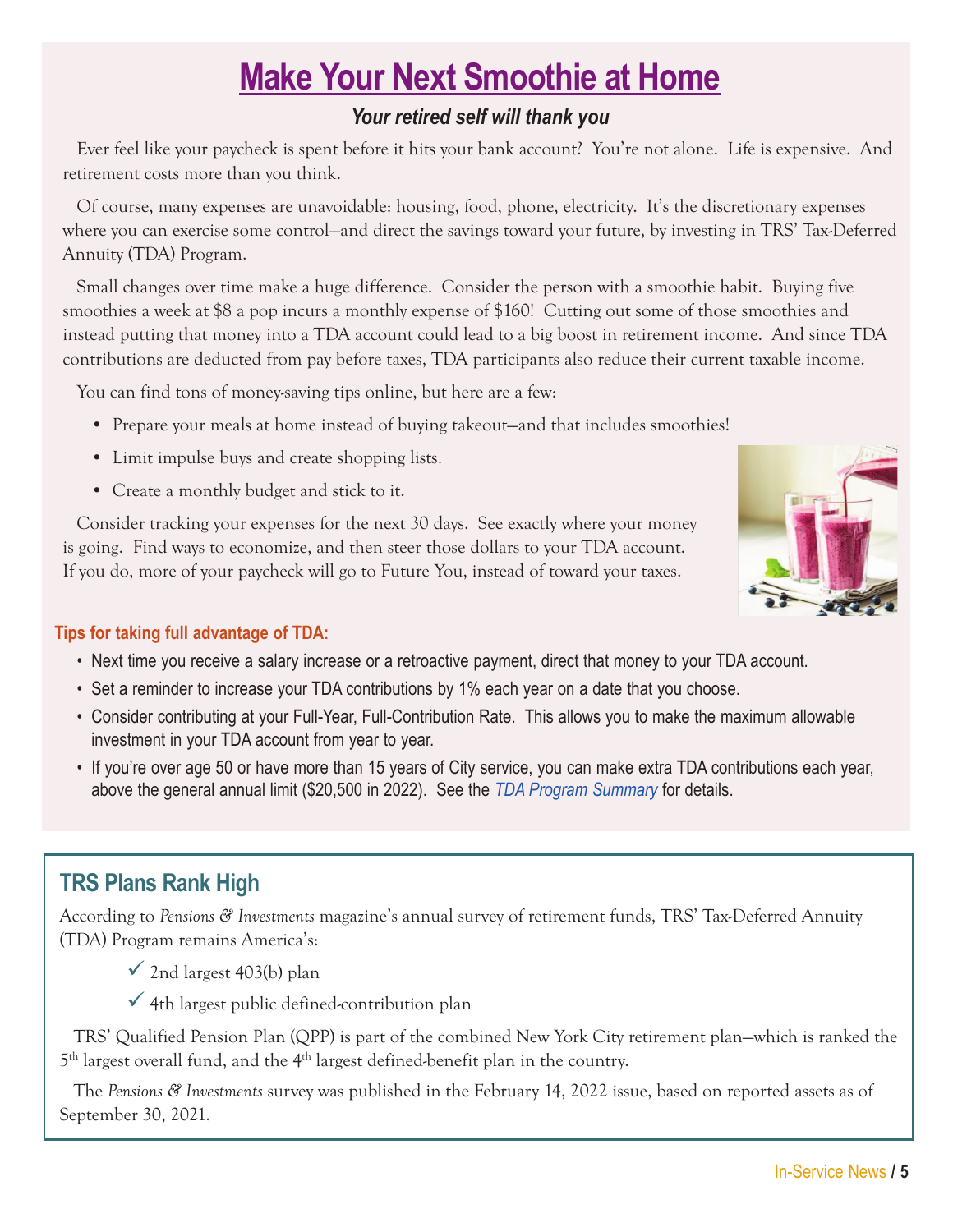## **Semiannual Investment Results: 12/31/2021**

### **TRS Passport Funds**

TRS' Passport Funds are available to all Tax-Deferred Annuity (TDA) Program participants and members in Tiers I and II for a portion of their funds in the Qualified Pension Plan (QPP).

For more recent investment results, please visit our website. [\(www.trsnyc.org](https://www.trsnyc.org) **Investments Investment Returns**) For more details about the Passport Funds, please review our annual *[Fund Profiles](https://www.trsnyc.org/memberportal/WebContent/publications/financialReports/fundProfilesWeb)* booklet.

### **Annualized Investment Returns**

|                                     | 1 Year | 3 Year | 5 Year | 10 Year |
|-------------------------------------|--------|--------|--------|---------|
| <b>Fixed Return Fund (TDA/UFT)*</b> | 7.00%  | 7.00%  | 7.00%  | 7.00%   |
| Fixed Return Fund (All Others)*     | 8.25%  | 8.25%  | 8.25%  | 8.25%   |
| <b>Diversified Equity Fund</b>      | 20.24% | 22.09% | 15.37% | 13.92%  |
| <b>Balanced Fund**</b>              | 5.22%  | 8.19%  | N/A    | N/A     |
| <b>International Equity Fund</b>    | 8.44%  | 15.08% | 10.89% | 8.95%   |
| <b>Sustainable Equity Fund</b>      | 30.36% | 30.98% | 20.31% | 16.67%  |
| U.S. Equity Index Fund***           | 25.82% | N/A    | N/A    | N/A     |
| International Equity Index Fund***  | 7.87%  | N/A    | N/A    | N/A     |

 *\**Returns for the Fixed Return Fund are set by New York State Law. Currently, members affiliated with the United Federation of Teachers are credited with 7% annually on TDA investments in the Fund. Other members' TDA investments in the Fund, and any member's QPP investments in the Fund, are currently credited with 8.25% annually. Historical rates are published on our website. For retirees and annuitants who have Fixed Return Fund investments, the quaranteed return is factored into their monthly payments. Funds that members allocate to the Fixed Return Fund are invested with the Pension Fund.

\*\*5- and 10-year investment returns are not available for the Balanced Fund, which began on 1/1/2018.

\*\*\*3-, 5-, and 10-year investment returns are not available for the U.S. Equity Index and International Equity Index funds, which began on 1/1/2020. The 1-year returns shown above represent the actual returns of the U.S. Equity Index Fund and the International Equity Index Fund. Any difference between the returns of the U.S. Equity Index Fund and the International Equity Index Fund and that of their underlying mutual funds is due to the timing of cash flows.

### **Five-Year Performance vs. Benchmarks**

### **Diversified Equity Fund:**



Hybrid Benchmark

Global Market Composite Benchmark

### Balanced Fund<sup>1</sup>:



Custom Benchmark

### **International Equity Fund:**



 International Equity Fund Composite Benchmark

### **Sustainable Equity Fund:**



 Sustainable Equity Fund Composite Benchmark

<sup>1</sup> As of 1/1/2018, the Bond Fund became the Balanced Fund, so no 5-year comparison is available. A 3-year comparison is shown above.

### **TRS Plans**

TRS offers two plans to members.

All members participate in the Qualified Pension Plan (QPP), a defined-benefit plan that is funded by employer contributions and member contributions. TRS also administers a Tax-Deferred Annuity (TDA) Program, a supplemental defined-contribution plan. The TDA Program is funded by member contributions.

### **QPP Total Investments \$80.89 Billion\***

**TDA Total Investments \$40.00 Billion\*** *\* As of 12/31/2021 (unaudited)*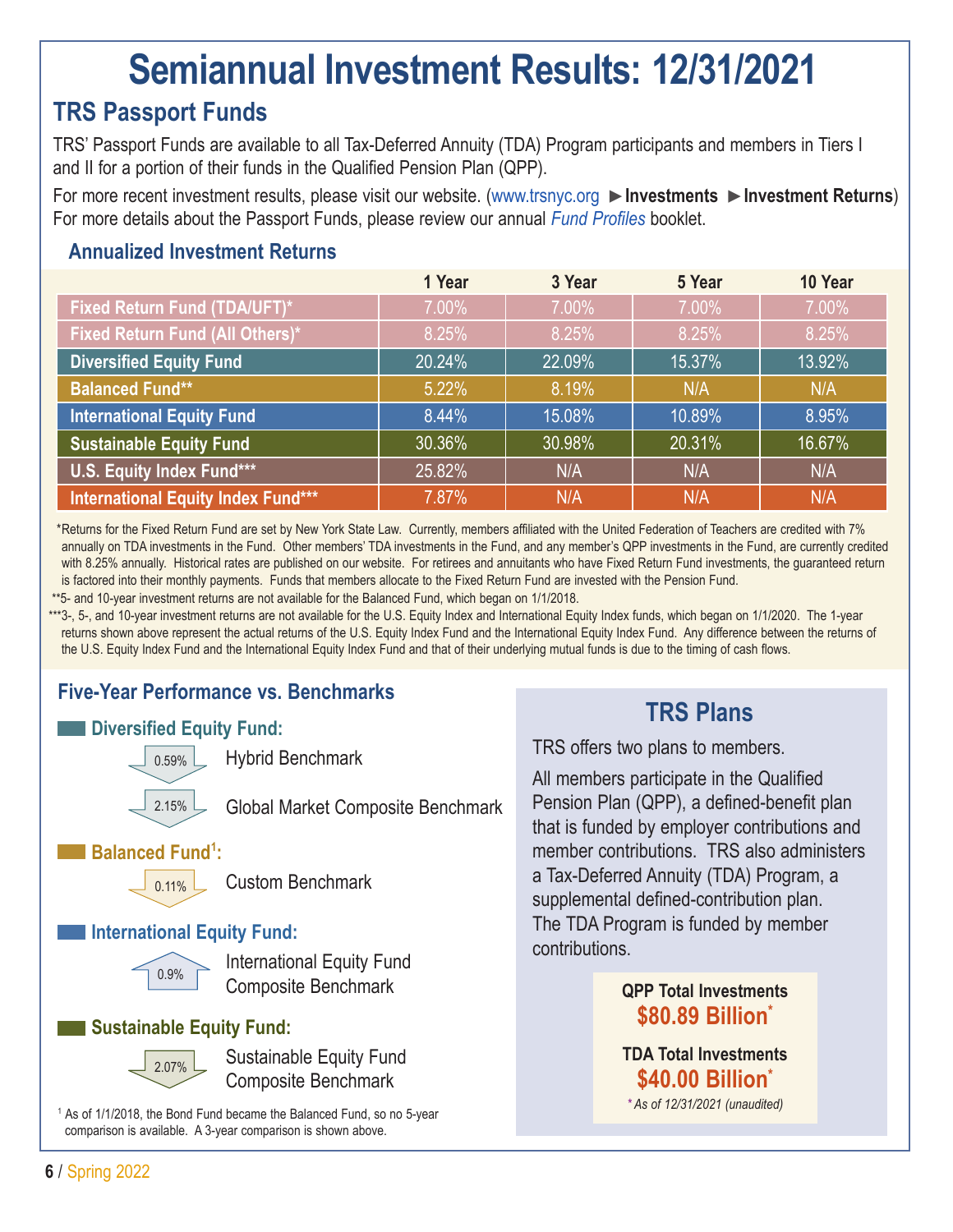# **Outsmart Web Imposters and Other Cybercriminals**

Today, we live in a virtual environment. And with all the benefits of the Internet, there are some downsides—including cybercriminals. Fraudsters jump at the chance to hack your personal information. Two common gateways are web imposters and fake apps.

### **Web Imposters**

When a fraudulent web address is created to mimic a popular website, that's a web imposter. Instead of Walmart.com, for example, an imposter may create Wallmart.com. A simple change to the company web address can fool unsuspecting people and can lead to theft of data.

### **Avoid becoming the next victim:**

When you visit a website, check the address bar for the site's security status.

- A padlock icon should display before the web address. Avoid sites without the icon!
- The padlock indicates that any information you send to the site is sent securely and can't be intercepted.

Dashes and symbols in the domain name (like **www.Apple #\$%-.com**) are a red flag indicating a likely web imposter.

The domain extension is often a clue.

To be sure you're visiting the real TRS online, here are our web locations:

- Website:<https://www.trsnyc.org>
- Facebook: <https://www.facebook.com/mytrsnyc>
- Instagram:<https://www.instagram.com/trsnyc>
- Twitter:<https://twitter.com/mytrsnyc>
- YouTube:<https://www.youtube.com/user/trsnyc>

**TRS does not have an app, and we are not currently on any other social media platforms.**

- Common extensions for legitimate businesses: .org, .com, .edu, .gov
- Domain extensions like .biz or .info tend to be illegitimate.
- Note that .com and .net are the easiest extensions to obtain.

When you have trusted websites that you visit frequently, use the bookmark tool on your computer to "remember" those sites. Doing so allows you to visit sites you've previously confirmed with confidence.

### **Fake Apps**



### **Don't let imposter apps fool you. Confirm that the app is legitimate:**

Obtain apps from Apple's App Store or the Google Play Store.

- Unfortunately, some fake apps may be there, too.
- Read the app score and customer reviews before downloading.

Check the company's website to see if the app is referenced.

 If it's not mentioned on the company website, it probably doesn't exist.

Most apps are available at no cost.

 If there is a cost, confirm the app is legit by contacting the company first.

Change your system settings to not allow third-party apps to be downloaded from untrusted sites.

Think twice before clicking a link or downloading anything on the Internet. Assume all unsolicited requests for information are phishing attempts. Whether it's a web imposter or fake app, spelling errors, bad formatting, and poorly written content are obvious clues. If you keep these tips foremost in your mind, you're less likely to fall into traps set by cybercriminals.